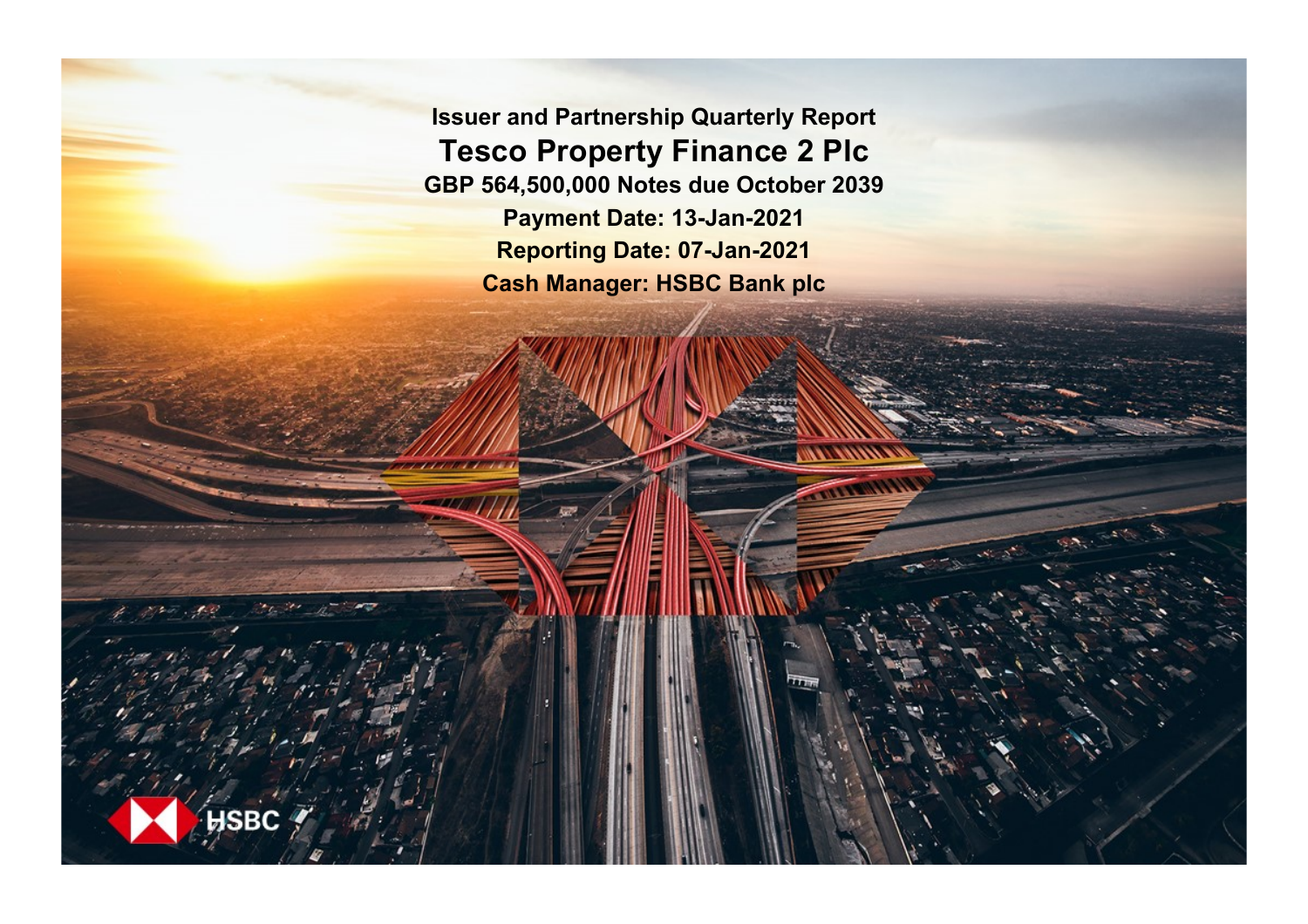

#### **Contents**

<span id="page-1-0"></span>

|                                                  | Page           |
|--------------------------------------------------|----------------|
| Contents                                         | $\overline{2}$ |
| <b>Transaction Details</b>                       | 3              |
| Loan Report                                      | 4              |
| Reserves                                         | 5              |
| <b>Partnership Accounts</b>                      | 6              |
| Partnership Available Funds                      | 8              |
| Partnership Pre-Enforcement Priority of Payments | 9              |
| <b>Bond Report</b>                               | 10             |
| <b>Bond Ratings</b>                              | 11             |
| <b>Issuer Accounts</b>                           | 12             |
| <b>Issuer Available Funds</b>                    | 13             |
| Issuer Pre-Enforcement Priority of Payments      | 14             |
| <b>Disclaimer</b>                                | 15             |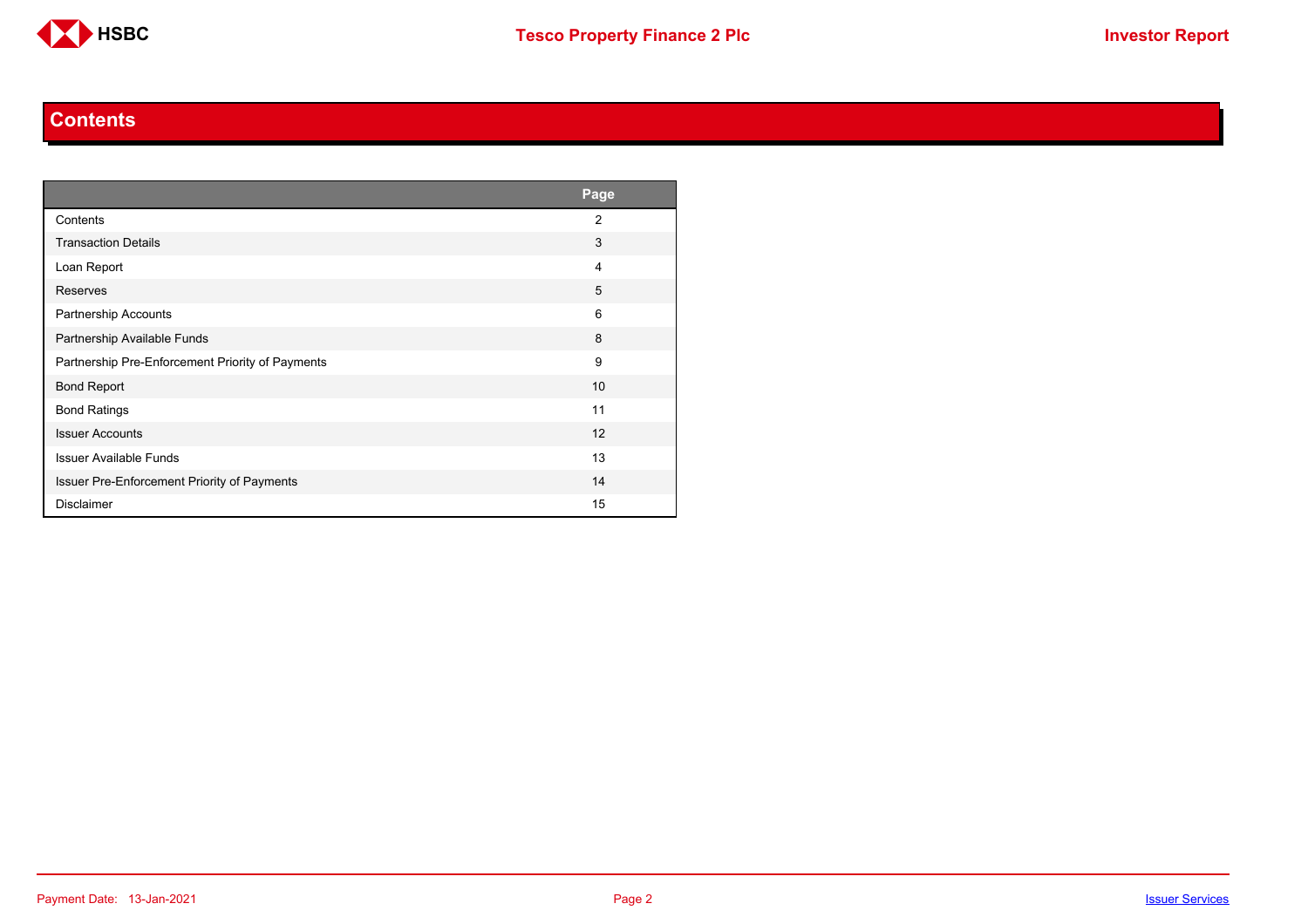

#### <span id="page-2-0"></span>**Transaction Details**

| <b>Key Dates</b>            |                               |  | HSBC Contact Details           |
|-----------------------------|-------------------------------|--|--------------------------------|
| <b>Closing Date</b>         | Wednesday, 23 September, 2009 |  | Role                           |
| <b>Calculation Date</b>     | Thursday, 7 January, 2021     |  | Name                           |
| Calculation Period (start)  | Thursday, 8 October, 2020     |  | Email                          |
| Calculation Period (end)    | Thursday, 7 January, 2021     |  | Group Email                    |
| Interest Period (start)     | Tuesday, 13 October, 2020     |  | Telephone                      |
| Interest Period (end)       | Wednesday, 13 January, 2021   |  |                                |
| <b>Current Payment Date</b> | Wednesday, 13 January, 2021   |  | <b>Period Day Counts</b>       |
| Next Payment Date           | Tuesday, 13 April, 2021       |  | <b>Calculation Period Days</b> |
| <b>Final Maturity Date</b>  | Thursday, 13 October, 2039    |  | <b>Interest Period Days</b>    |

| <b>Transaction Parties</b>  |                                             |
|-----------------------------|---------------------------------------------|
| <b>Issuer</b>               | Tesco Property Finance 2 Plc                |
| The Partnership             | The Tesco Atrato Limited Partnership        |
| Cash Manager                | <b>HSBC Bank plc</b>                        |
| <b>Account Bank</b>         | HSBC Bank plc                               |
| <b>Property Advisor</b>     | Cushman & Wakefield LLP                     |
| <b>Issuer Swap Provider</b> | Tesco                                       |
| Property Pool Manager       | Spen Hill Management Limited                |
| Partnership Operator        | Crestbridge Property Partnerships Ltd       |
| Trustee                     | HSBC Corporate Trustee Company (UK) Limited |

| <b>HSBC Contact Details</b> |                               |
|-----------------------------|-------------------------------|
| Role                        | <b>Client Service Manager</b> |
| Name                        | <b>Arjeet Das</b>             |
| Fmail                       | arjeet.das@hsbc.com           |
| Group Email                 | ctla.securitisation@hsbc.com  |
| Telephone                   | 0207 991 3754                 |

| <b>Period Day Counts</b>        |         |
|---------------------------------|---------|
| Calculation Period Days 91 days |         |
| <b>Interest Period Days</b>     | 92 days |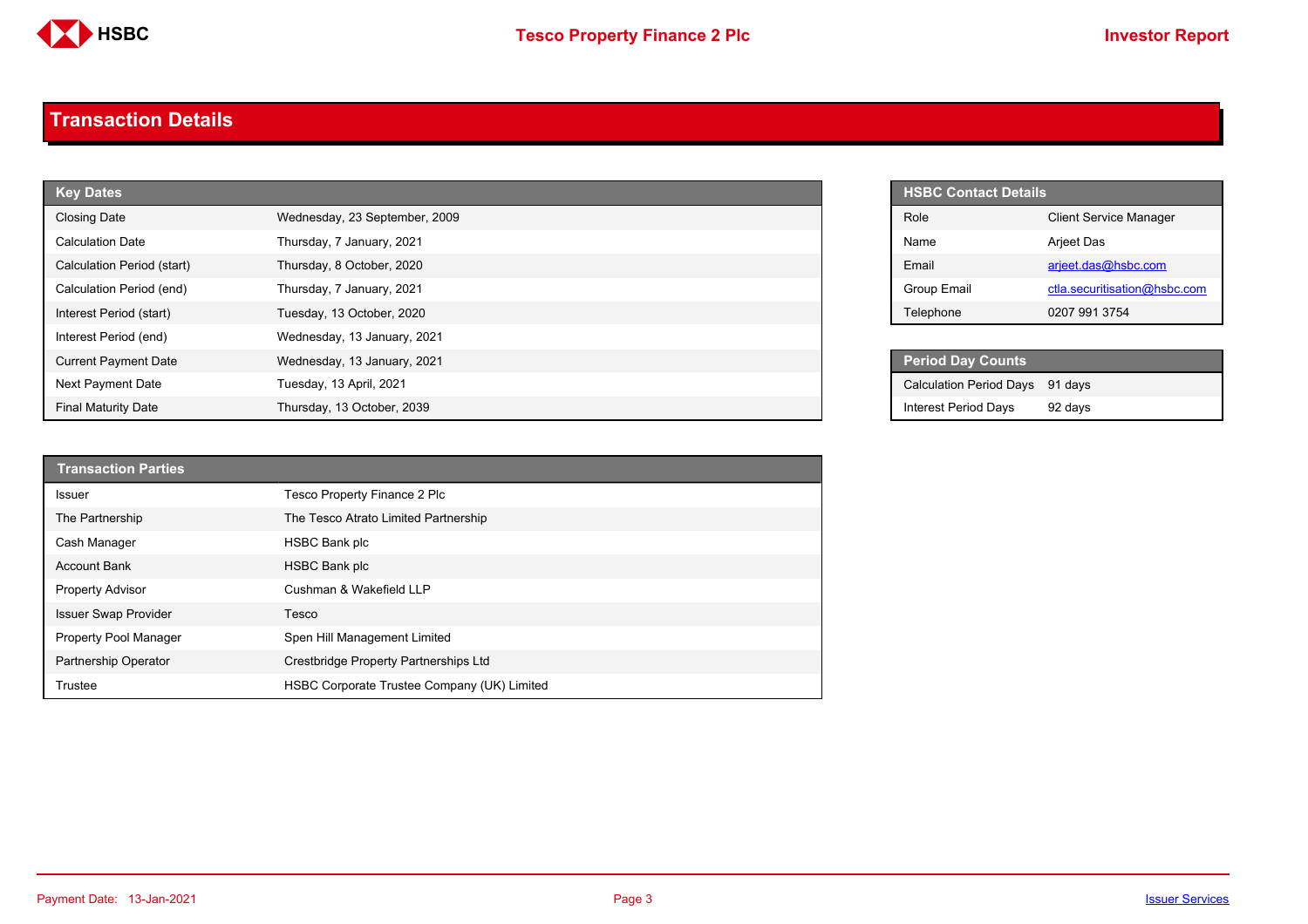

# <span id="page-3-0"></span>**Loan Report**

| <b>Class</b>                      | <b>FACILITY</b>           |
|-----------------------------------|---------------------------|
| Currency                          | GBP                       |
| ISIN                              |                           |
| <b>Payment Frequency</b>          | Quarterly                 |
| <b>Current Payment Date</b>       | 13-Jan-2021               |
| <b>Interest Accrual Method</b>    | <b>Actual/Actual ICMA</b> |
| <b>Final Maturity Date</b>        | 10-Oct-2039               |
|                                   |                           |
| <b>Current Period Rates:</b>      |                           |
| Reference Index                   | <b>Fixed Rate</b>         |
| <b>Index Determination Date</b>   | N/A                       |
| <b>Index Rate</b>                 | 6.05170%                  |
| Margin                            | 0.00000%                  |
| <b>Total Coupon</b>               | 6.05170%                  |
|                                   |                           |
| <b>Transaction Amounts:</b>       |                           |
| <b>Original Issue Size</b>        | £564,500,000.00           |
| Opening Balance for Period        | £461,466,504.00           |
| <b>Beginning Pool Factor</b>      | 0.81748                   |
| <b>Principal Repayments</b>       | £3,276,917.00             |
| <b>Closing Balance for Period</b> | £458,189,587.00           |
| <b>Ending Pool Fctor</b>          | 0.81167                   |
|                                   |                           |
| <b>Prior Unpaid Interest</b>      | £0.00                     |
| Interest on Prior Unpaid          | £ 0.00                    |
| <b>Current Interest Due</b>       | £6,981,642.11             |
| <b>Total Interest Paid</b>        | £6,981,642.11             |
| <b>Unpaid Interest</b>            | £0.00                     |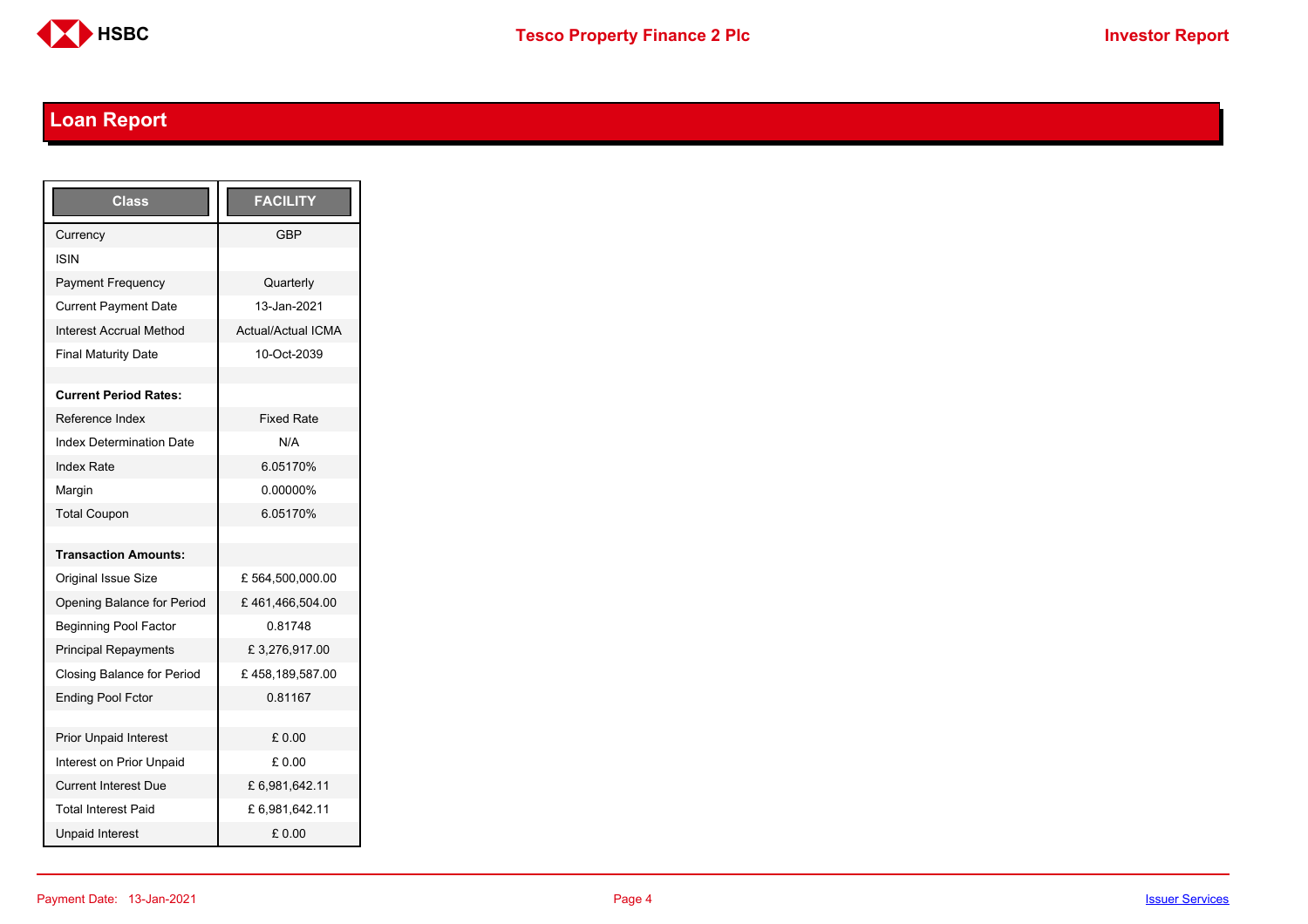

## <span id="page-4-0"></span>**Partnership Reserves**

| <b>Partnership Expenses Reserve Ledger</b>         |              |
|----------------------------------------------------|--------------|
| <b>Opening Balance</b>                             | £ 500,000.00 |
| Debits to the Partnership Expenses Reserve Ledger  | £71,055.78   |
| Credits to the Partnership Expenses Reserve Ledger | £ 0.00       |
| Closing Balance                                    | £428.944.22  |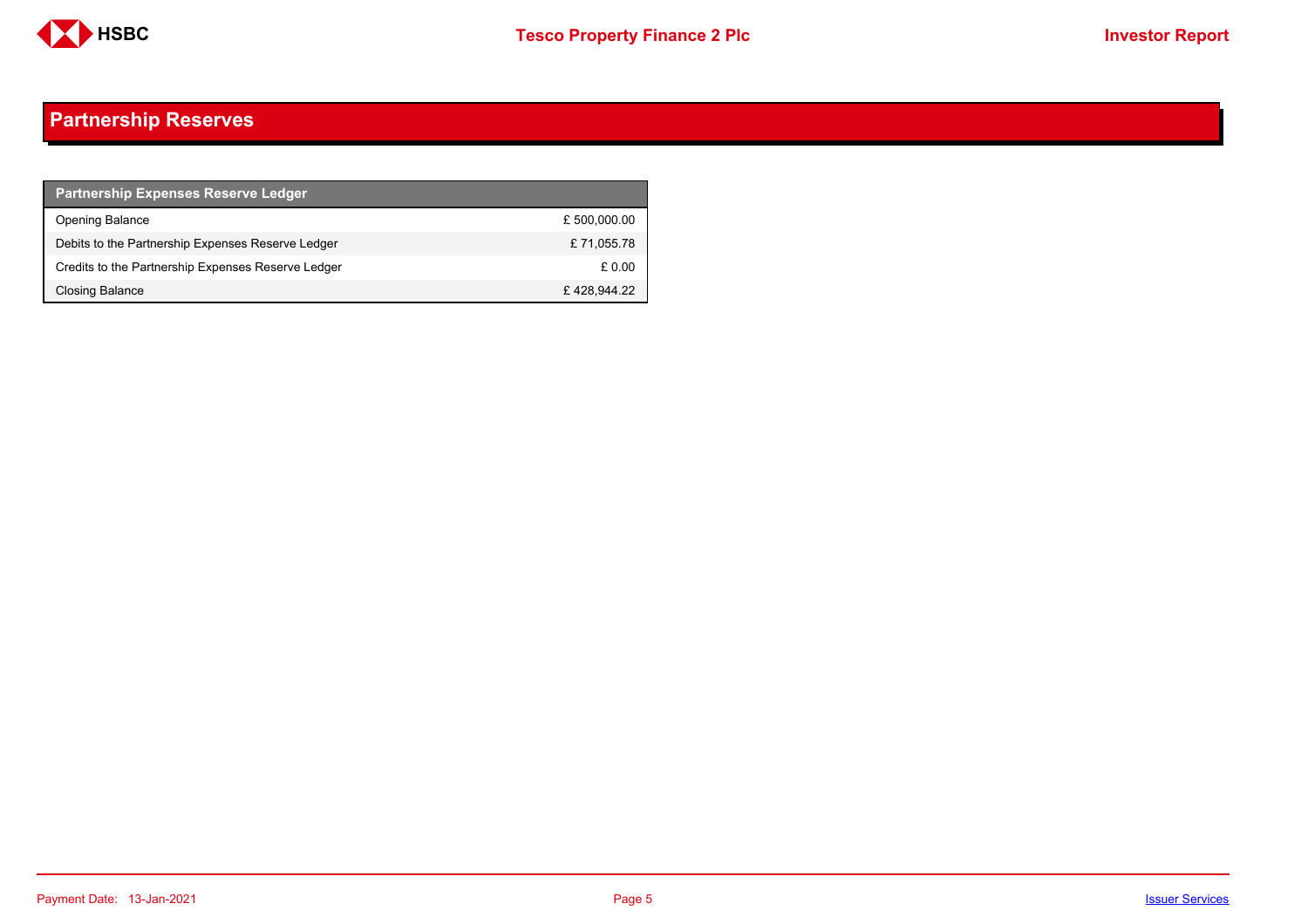

## <span id="page-5-0"></span>**Partnership Accounts**

| Partnership Rent Ac <u>count</u>        |                |
|-----------------------------------------|----------------|
| <b>Opening Balance</b>                  |                |
| Debits to the Partnership Rent Account  | £10,143,719.39 |
| Credits to the Partnership Rent Account | £10,143,719.39 |
| Closing Balance                         |                |

| <b>Partnership Disposal Proceeds Account</b>         |  |
|------------------------------------------------------|--|
| <b>Opening Balance</b>                               |  |
| Debits to the Partnership Disposal Proceeds Account  |  |
| Credits to the Partnership Disposal Proceeds Account |  |
| Closing Balance                                      |  |

| <b>Partnership Insurance Proceeds Account</b>         |  |
|-------------------------------------------------------|--|
| <b>Opening Balance</b>                                |  |
| Debits to the Partnership Insurance Proceeds Account  |  |
| Credits to the Partnership Insurance Proceeds Account |  |
| <b>Closing Balance</b>                                |  |

| <b>Partnership VAT Account</b>         |                |
|----------------------------------------|----------------|
| <b>Opening Balance</b>                 | £ 2,037,453.33 |
| Debits to the Partnership VAT Account  | £ 2,037,046.64 |
| Credits to the Partnership VAT Account | £ 2,028,743.89 |
| Closing Balance                        | £ 2,029,150.58 |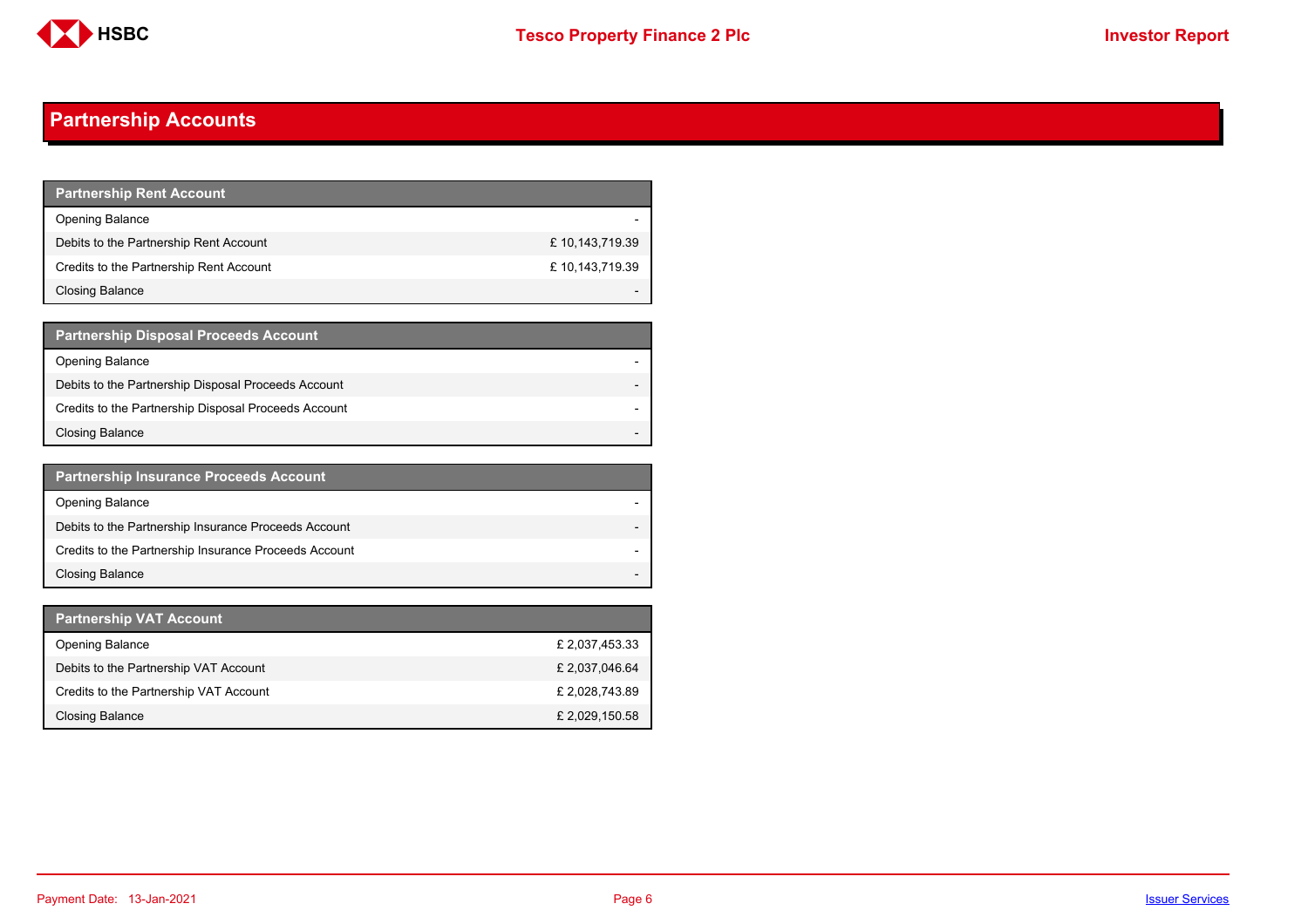

## **Partnership Accounts**

| <b>Partnership Transaction Account</b>         |                |
|------------------------------------------------|----------------|
| <b>Opening Balance</b>                         | £ 500,000.00   |
| Debits to the Partnership Transaction Account  | £10,509,976.28 |
| Credits to the Partnership Transaction Account | £10,438,920.50 |
| Closing Balance                                | £428,944.22    |

| <b>General Partner Corporation Tax Reserve</b>         |  |
|--------------------------------------------------------|--|
| <b>Opening Balance</b>                                 |  |
| Debits to the General Partner Corporation Tax Reserve  |  |
| Credits to the General Partner Corporation Tax Reserve |  |
| <b>Closing Balance</b>                                 |  |

| <b>General Partner VAT Transaction Account</b>         |                          |
|--------------------------------------------------------|--------------------------|
| <b>Opening Balance</b>                                 |                          |
| Debits to the General Partner VAT Transaction Account  |                          |
| Credits to the General Partner VAT Transaction Account |                          |
| <b>Closing Balance</b>                                 | $\overline{\phantom{0}}$ |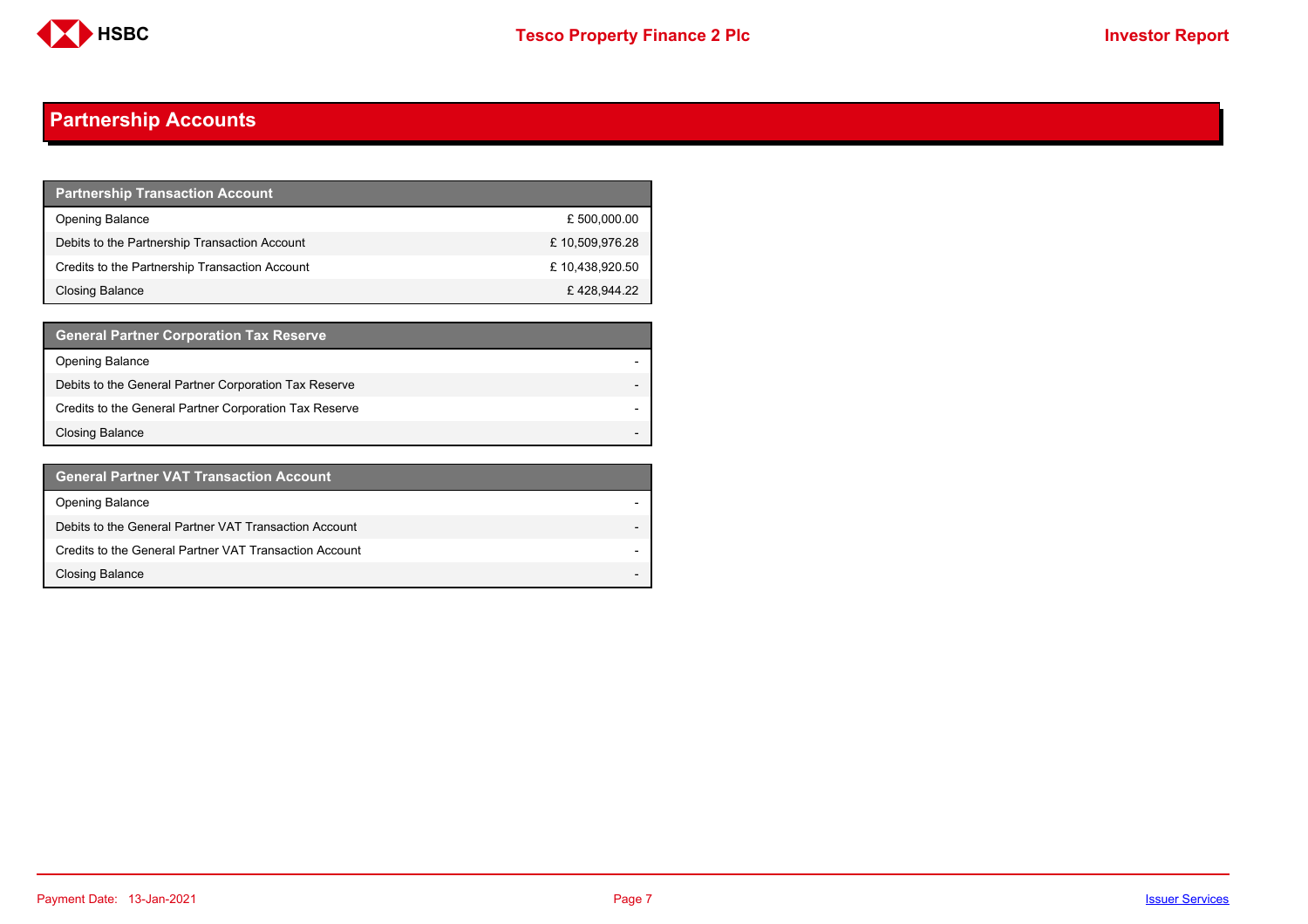

# <span id="page-7-0"></span>**Partnership Available Funds**

| <b>Available Interest Proceeds</b>                                                                                                                     |                          |
|--------------------------------------------------------------------------------------------------------------------------------------------------------|--------------------------|
| (a) Rental Income Received by the Partnership                                                                                                          | £ 10,143,719.39          |
| (b) the amount payable to the Partnership by the Issuer under Swap Agreement the amount payable to the Partnership by the Issuer under Swap Agreeement | £10,258,582.98           |
| (c) Amount transferred from the Partnership VAT account                                                                                                |                          |
| (d) Amount to be transferred from the Partnership Disposal Account                                                                                     |                          |
| (e) Amount to be transferred from the Partnership Insurance Proceeds Account                                                                           |                          |
| (f) Interest received by on the Partnership Accounts and Rent Account                                                                                  |                          |
| (g) Eligible Investment Earnings by Partnership                                                                                                        |                          |
| (h) Any advance of the Partnership Expenses Loan                                                                                                       | $\overline{\phantom{a}}$ |
| (i) any net proceeds of a CPO Disposal of a Mortgaged Property                                                                                         |                          |
| (i) Funds recorded on the Subordinated Reserve Ledger                                                                                                  |                          |
| (k) any net proceeds of a disposal of a Mortgage Property                                                                                              |                          |
| (I) Any other sums standing to credit of the Partnership Transaction Account                                                                           | £71,055.78               |
| <b>Total Available Proceeds</b>                                                                                                                        | £ 20,473,358.15          |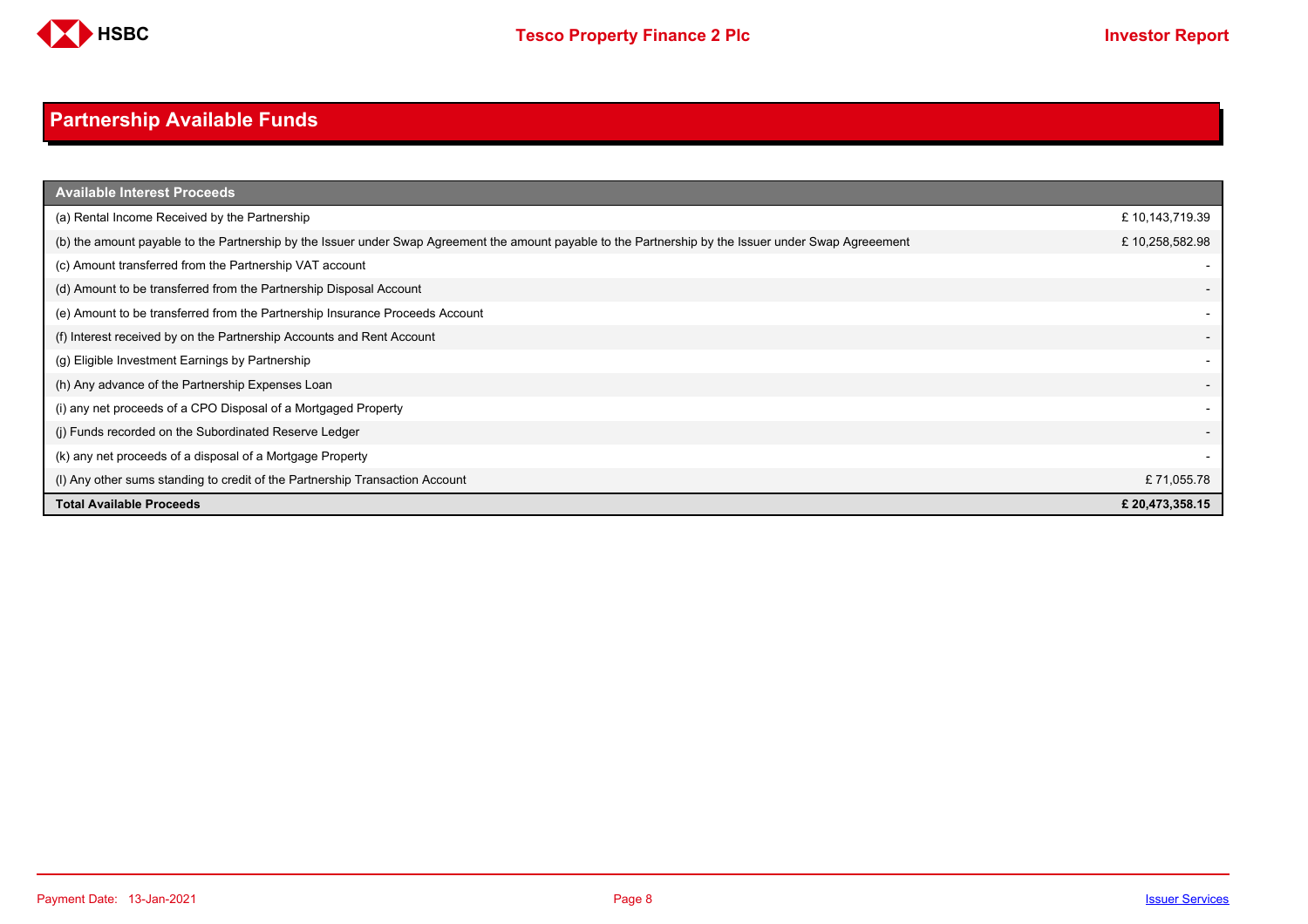

## <span id="page-8-0"></span>**Partnership Pre-Enforcement Priority of Payments**

| <b>Partnership Pre-Enforcement Priority of Payments</b>                                                                  | <b>Amounts Paid</b> | <b>Available Funds</b> |
|--------------------------------------------------------------------------------------------------------------------------|---------------------|------------------------|
|                                                                                                                          |                     | £ 20,473,358.15        |
| (a) in or towards satisfaction of any fees to the Partnership Security Trustee                                           | £1,500.00           | £ 20,471,858.15        |
| (b) in or towards satisfaction of Issuer Trustee and other Expenses (Ongoing Partnership Facility Fee)                   | £ 2,700.00          | £ 20,469,158.15        |
| (c) in or towards satisfaction of any operating expenses incurred by the Partnership (excluding GP UK Tax)               | £102,307.54         | £ 20,366,850.61        |
| (d) in or towards satisfaction, pro rata and pari passu according to the respective amounts due in respect of:           |                     | £20,366,850.61         |
| (i) Partnership Operator Fee                                                                                             | £1,088.93           | £ 20,365,761.68        |
| (ii) Partnership Property Advisor Fee                                                                                    |                     | £ 20,365,761.68        |
| (iii) Nominees/Nominees Holdco Corporate Services Provider Fee                                                           | £ 2,039.94          | £ 20,363,721.74        |
| (iv) Nominees/Nominees Holdco Side Letter Fee                                                                            |                     | £ 20,363,721.74        |
| (v) Account Bank Fee                                                                                                     |                     | £ 20,363,721.74        |
| (vi) Cash Manger Fee                                                                                                     |                     | £ 20,363,721.74        |
| (vii) Woolwich Cash Manager Fee                                                                                          |                     | £ 20,363,721.74        |
| (vii) Issuer Corporate Services Provider, Paying Agent, Account Bank and Cash Manager (Ongoing Partnership Facility Fee) | £29,055.89          | £ 20,334,665.85        |
| (viii) Head Lease Payment                                                                                                |                     | £ 20,334,665.85        |
| (e) Partnership Expenses Ledger payment (max £6,250)                                                                     |                     | £ 20,334,665.85        |
| (f) in or towards satisfaction, pro rata and pari passu according to the respective amounts due in respect of:           |                     | £ 20,334,665.85        |
| (i) Partnership Loan Interest                                                                                            | £6,981,642.11       | £13,353,023.74         |
| (ii) Partnership Swap Payment                                                                                            | £9,963,381.87       | £3,389,641.87          |
| (g) Partnership Loan Principal Payment                                                                                   | £3,276,917.00       | £112,724.87            |
| (h) Issuer Profit Amount (Ongoing Partnership Facility Fee                                                               | £750.00             | £111,974.87            |
| (i) Partnership Property Pool Manager Fee                                                                                | £111,974.87         |                        |
| (j) Partnership Swap Termination Amount                                                                                  |                     |                        |
| (k) Partnership Expense Reserve Ledger Payment                                                                           |                     |                        |
| (I) Alteration Adjustment Rent/ Substitution Adjustment Rent Payment                                                     |                     |                        |
| (m) any amount due and payable by the Partnership to the Subordinated Loan Facility                                      |                     |                        |
| (n) any excess into the Partnership Distribution Account                                                                 |                     |                        |
| <b>Total Distribution Amount</b>                                                                                         | £20,473,358.15      |                        |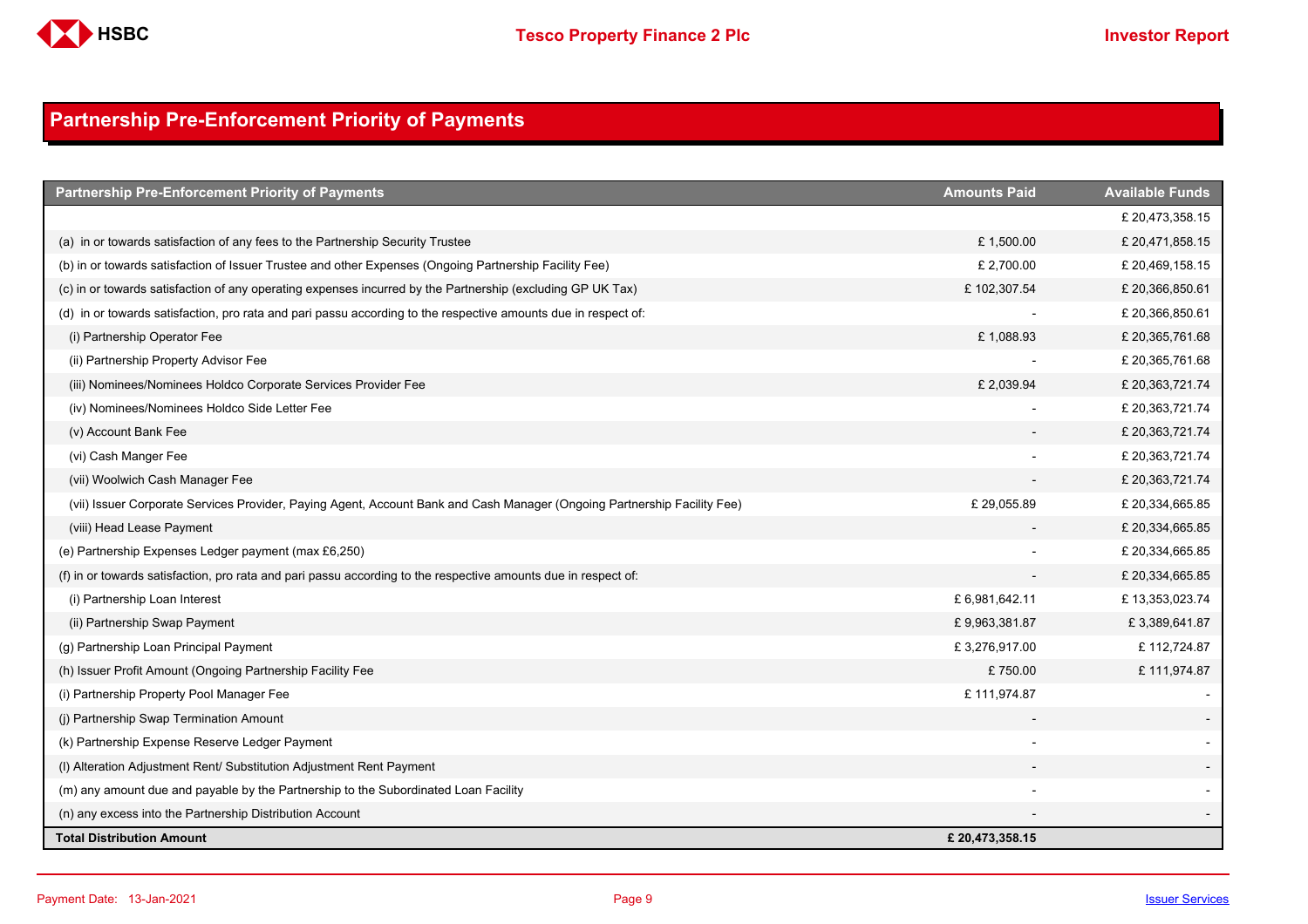

# <span id="page-9-0"></span>**Bond Report**

| <b>Class</b>                      | <b>BOND</b>               |
|-----------------------------------|---------------------------|
| Currency                          | <b>GBP</b>                |
| ISIN                              | XS0347919028              |
| Payment Frequency                 | Quarterly                 |
| <b>Current Payment Date</b>       | 13-Jan-2021               |
| <b>Interest Accrual Method</b>    | <b>Actual/Actual ICMA</b> |
| <b>Final Maturity Date</b>        | 13-Oct-2039               |
|                                   |                           |
| <b>Current Period Rates:</b>      |                           |
| Reference Index                   | <b>Fixed Rate</b>         |
| <b>Index Determination Date</b>   | N/A                       |
| <b>Index Rate</b>                 | 6.05170%                  |
| Margin                            | 0.00000%                  |
| <b>Total Coupon</b>               | 6.05170%                  |
|                                   |                           |
| <b>Transaction Amounts:</b>       |                           |
| <b>Original Issue Size</b>        | £564,500,000.00           |
| Opening Balance for Period        | £461,466,504.00           |
| <b>Beginning Pool Factor</b>      | 081748                    |
| <b>Principal Repayments</b>       | £3,276,917.00             |
| <b>Closing Balance for Period</b> | £458,189,587.00           |
| <b>Ending Pool Fctor</b>          | 0.81167                   |
|                                   |                           |
| <b>Prior Unpaid Interest</b>      | £0.00                     |
| Interest on Prior Unpaid          | £ 0.00                    |
| <b>Current Interest Due</b>       | £6,981,642.11             |
| <b>Total Interest Paid</b>        | £6,981,642.11             |
| <b>Unpaid Interest</b>            | £0.00                     |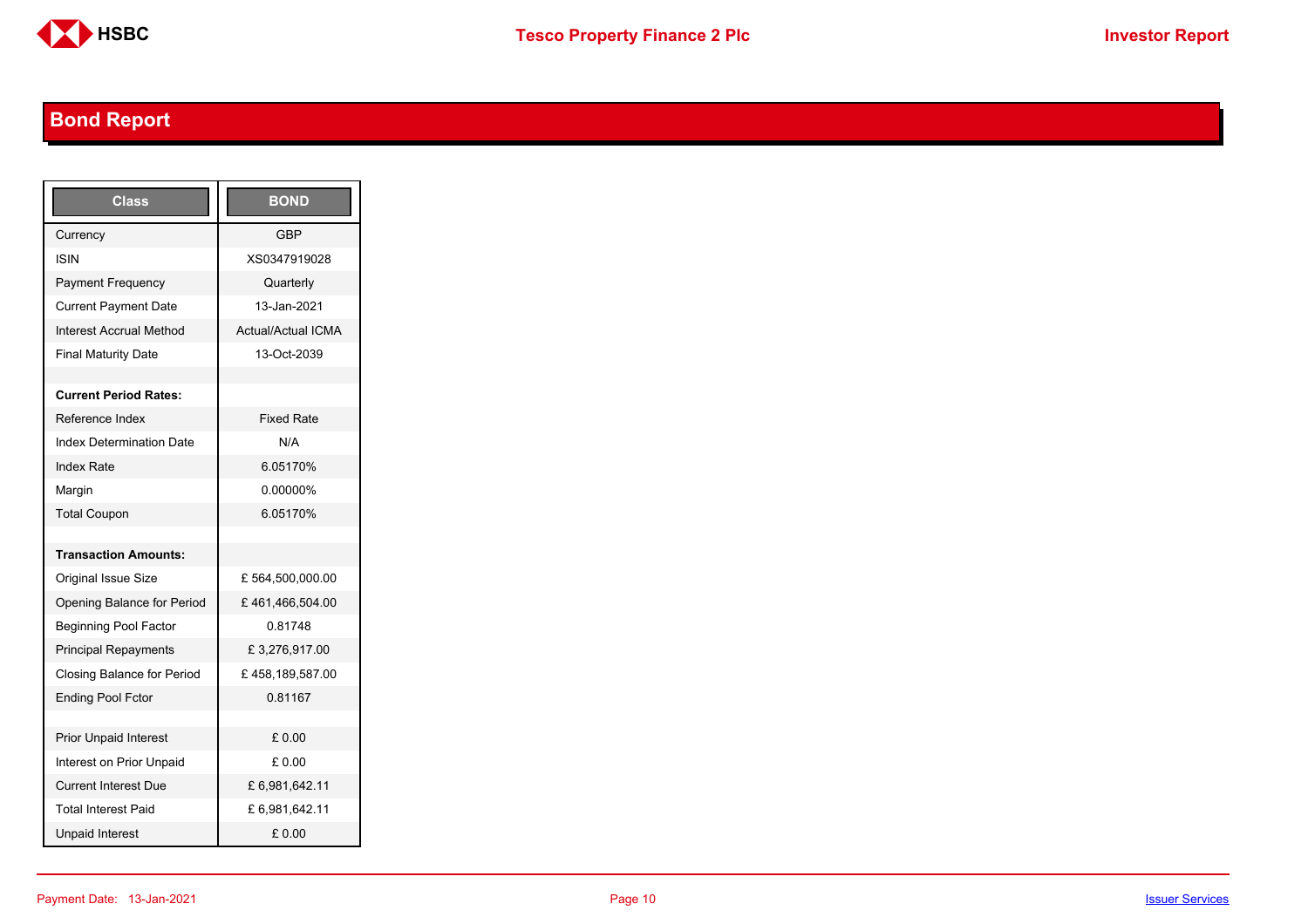

# <span id="page-10-0"></span>**Bond Ratings**

| <b>Original Ratings</b> | <b>S&amp;P</b> | <b>Fitch</b> | Moody's | <b>DBRS</b> |
|-------------------------|----------------|--------------|---------|-------------|
| <b>BOND</b>             | $A-$           | $A-$         | A3      | n/a         |
|                         |                |              |         |             |
| <b>Current Ratings</b>  | S&P            | <b>Fitch</b> | Moody's | <b>DBRS</b> |
| <b>BOND</b>             | BBB-           | BBB-         | Baa3    | n/a         |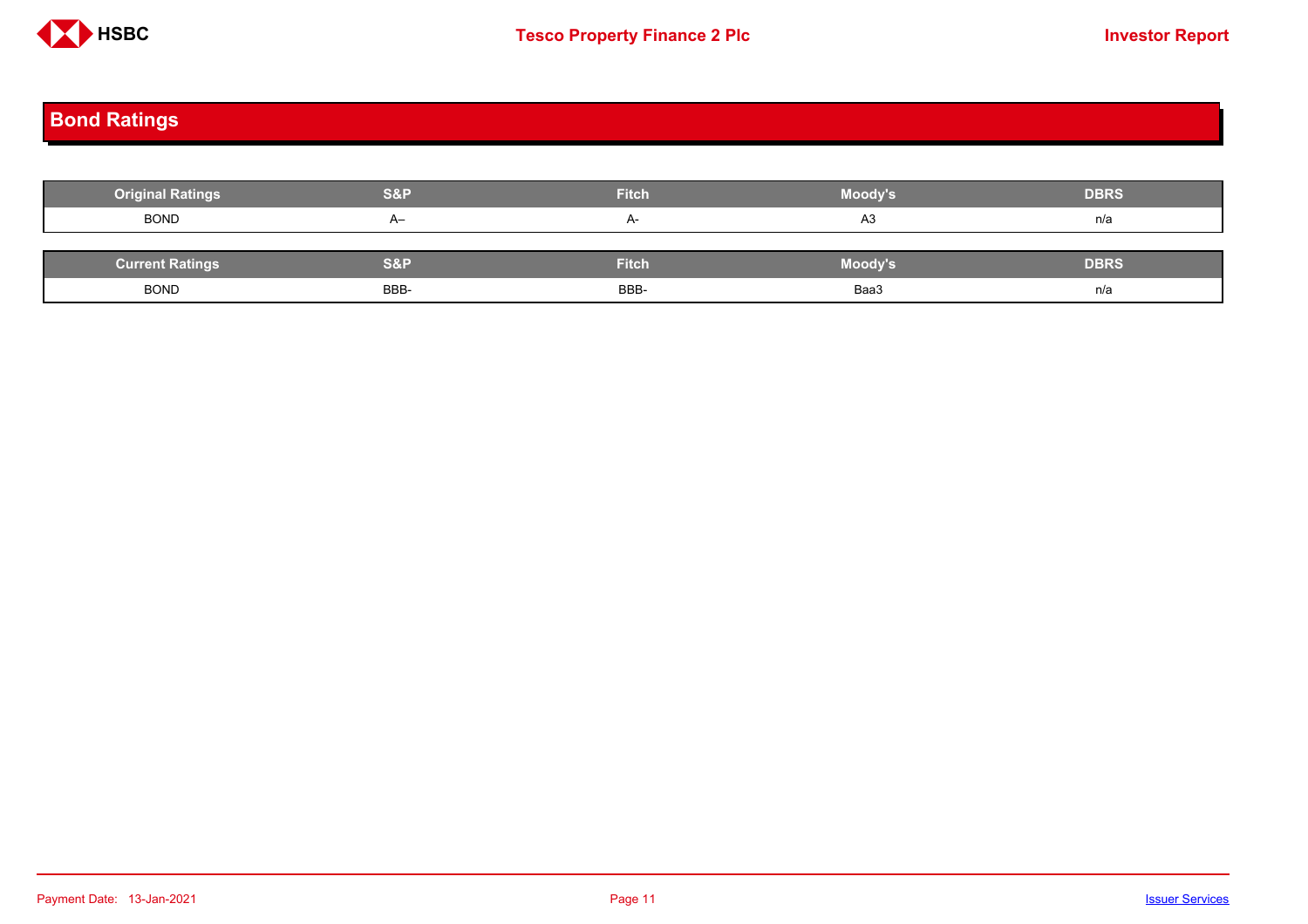

#### <span id="page-11-0"></span>**Issuer Accounts**

| <b>Issuer Transaction Account</b>         |                |
|-------------------------------------------|----------------|
| <b>Opening Balance</b>                    | £89.446.72     |
| Debits to the Issuer Transaction Account  | £10,585,516.11 |
| Credits to the Issuer Transaction Account | £10,586,266.11 |
| Closing Balance                           | £90,196.72     |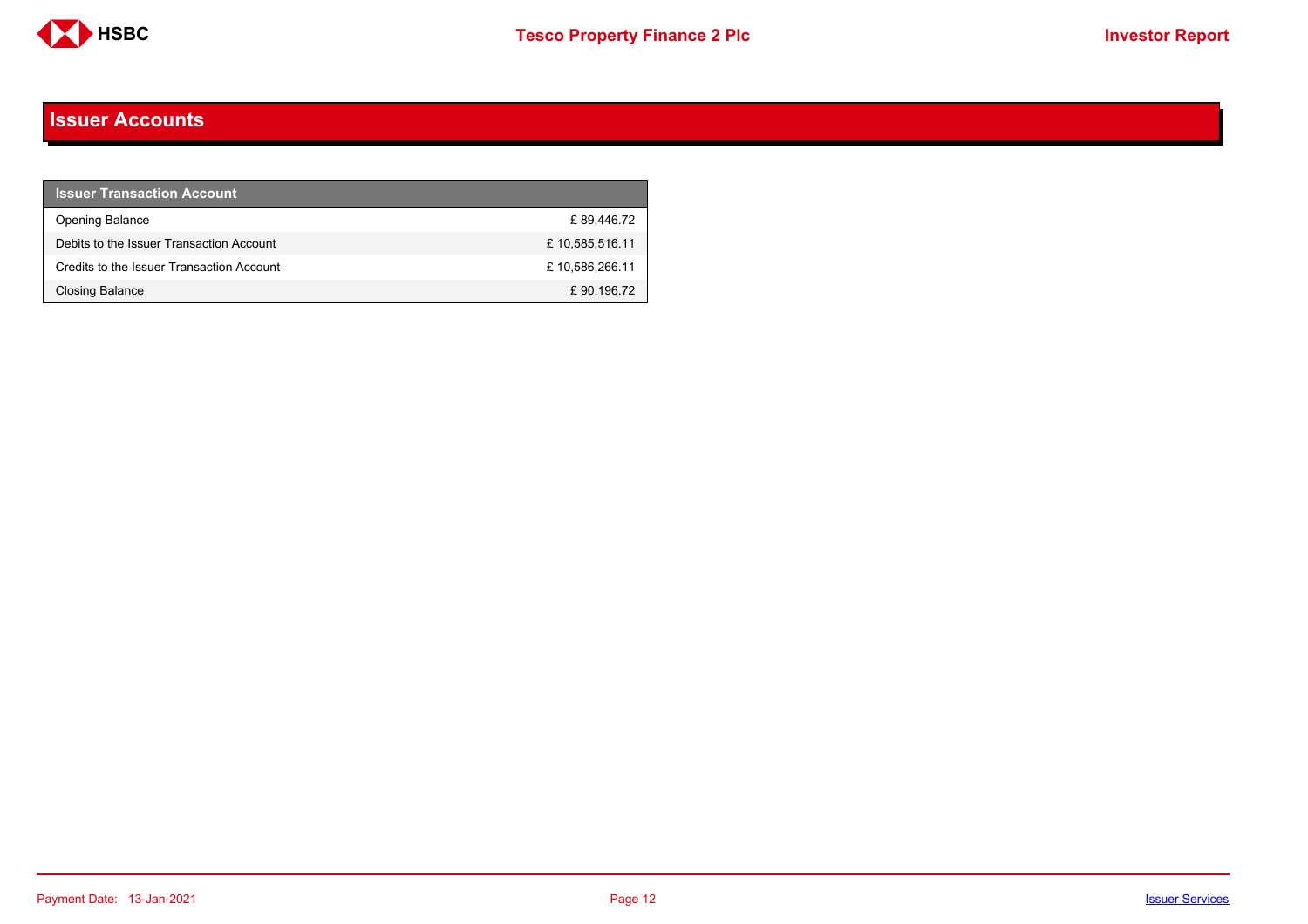

#### <span id="page-12-0"></span>**Issuer Available Funds**

| <b>Issuer Available Funds</b>                                                        |                |
|--------------------------------------------------------------------------------------|----------------|
| (a) any amount payable to the Issuer under the Partnership Swap Agreement            | £9,963,381.87  |
| (b) all interest, principal payable to the Issuer in respect of the Partnership Loan | £10,291,065.00 |
| (c) any amount payable to the Issuer under the Issuer Swap Agreement                 | £10.258.582.98 |
| (d) interest received by the Issuer on the Issuer Transaction Account                |                |
| (e) the earnings and proceeds from the Issuer making any Eligible Investmentst       |                |
| <b>Total Available Interest Proceeds</b>                                             | £30.513.029.85 |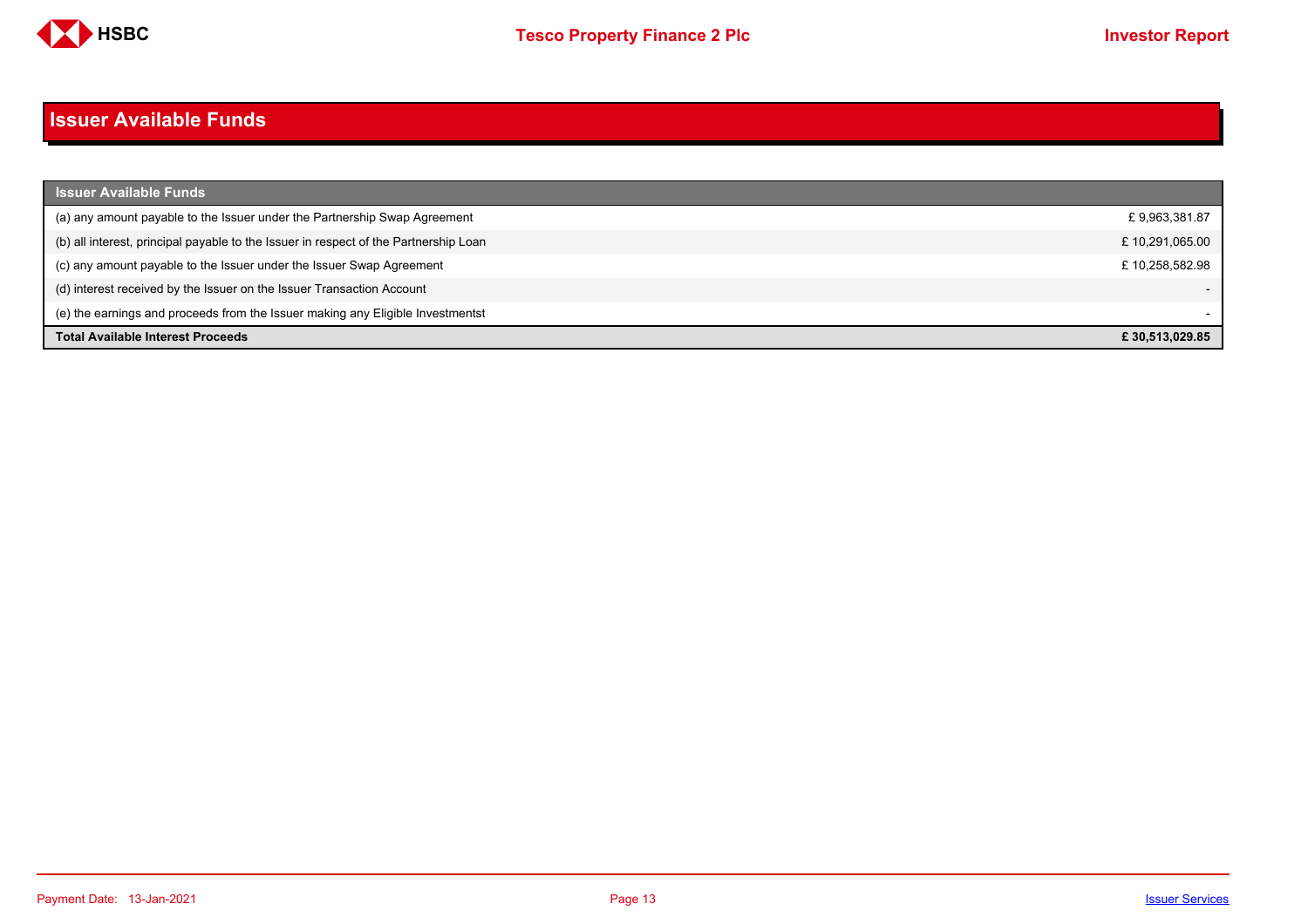

## <span id="page-13-0"></span>**Issuer Pre-Enforcement Priority of Payments**

| <b>Issuer Pre-Enforcement Priority of Payments</b>                                                                       | <b>Amounts Paid</b>      | <b>Available Funds</b> |
|--------------------------------------------------------------------------------------------------------------------------|--------------------------|------------------------|
|                                                                                                                          |                          | £30,513,029.85         |
| (a) in or towards satisfaction of amounts due in respect of the fees and any other amounts payable by the Issuer to the: | $\overline{\phantom{a}}$ | £30,513,029.85         |
| (i) Bond Trustee                                                                                                         | £1,200.00                | £30,511,829.85         |
| (ii) Security Trustee                                                                                                    | £1,500.00                | £30,510,329.85         |
| (b) in or towards satisfaction of any amounts payable by the Issuer in respect of operating expenses                     |                          | £30,510,329.85         |
| (c) in or towards satisfaction, pro rata and pari passu according to the respective amounts due in respect of:           |                          | £30,510,329.85         |
| (i) Issuer/Issuer Holdco Corporate Services Provider Fee                                                                 | £24,055.89               | £30,486,273.96         |
| (ii) Paying Agent/Registrar Fee                                                                                          | £500.00                  | £30,485,773.96         |
| (iii) Account Bank Fee                                                                                                   | £750.00                  | £30,485,023.96         |
| (iv) Cash Manager Fee                                                                                                    | £3,750.00                | £30,481,273.96         |
| (d) in or towards satisfaction, pro rata and pari passu according to the respective amounts due in respect of:           |                          | £30,481,273.96         |
| $(i)(a)$ Bond Interest                                                                                                   | £6,981,642.11            | £23,499,631.85         |
| (i)(b) Bond Principal                                                                                                    | £3,276,917.00            | £ 20,222,714.85        |
| (ii) Issuer Swap Provider Payment                                                                                        | £9,963,381.87            | £10,259,332.98         |
| (iii) Parnership Swap Payment                                                                                            | £10,258,582.98           | £750.00                |
| (e) Issuer Profit Amount                                                                                                 | £750.00                  |                        |
| (f) Swap Subordinated Amoutns payment to the Issuer Swap Provider                                                        |                          |                        |
| (g) in or towards satisfaction of any Issuer Partnership Swap Termination Amount                                         |                          |                        |
| (h) the surplus (if any) to the Issuer Transaction Account                                                               |                          |                        |
| <b>Total Distribution Amount</b>                                                                                         | £30,513,029.85           |                        |